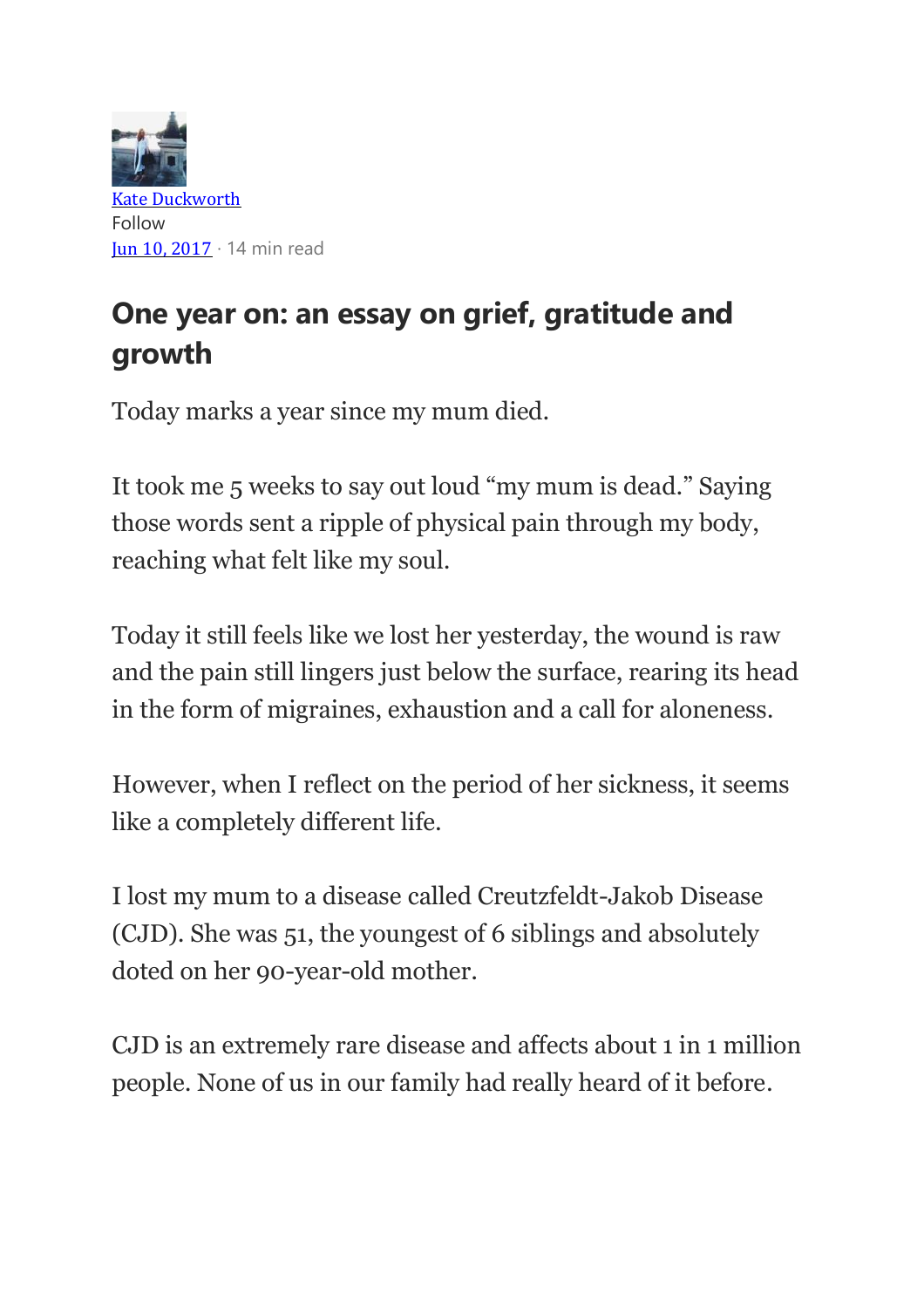Mum started showing symptoms of behavioural change only 6 weeks before she died. We had only 10 days left with her after we finally received the prognosis, following weeks of unanswered tests and misdiagnosis, all while watching our mum rapidly mentally and physically deteriorate.

If you were you wondering as many do–CJD is not Mad Cow Disease which is a common misconception. Mum had never visited the UK and from what we know, never ate the infected meat that has plagued visitors and residents of the UK for the past few decades.

At first, we didn't tell many people what disease took mum from us. The hopelessness and brutality of what it did almost made the disease unspeakable.

This is what you see when you Google it:

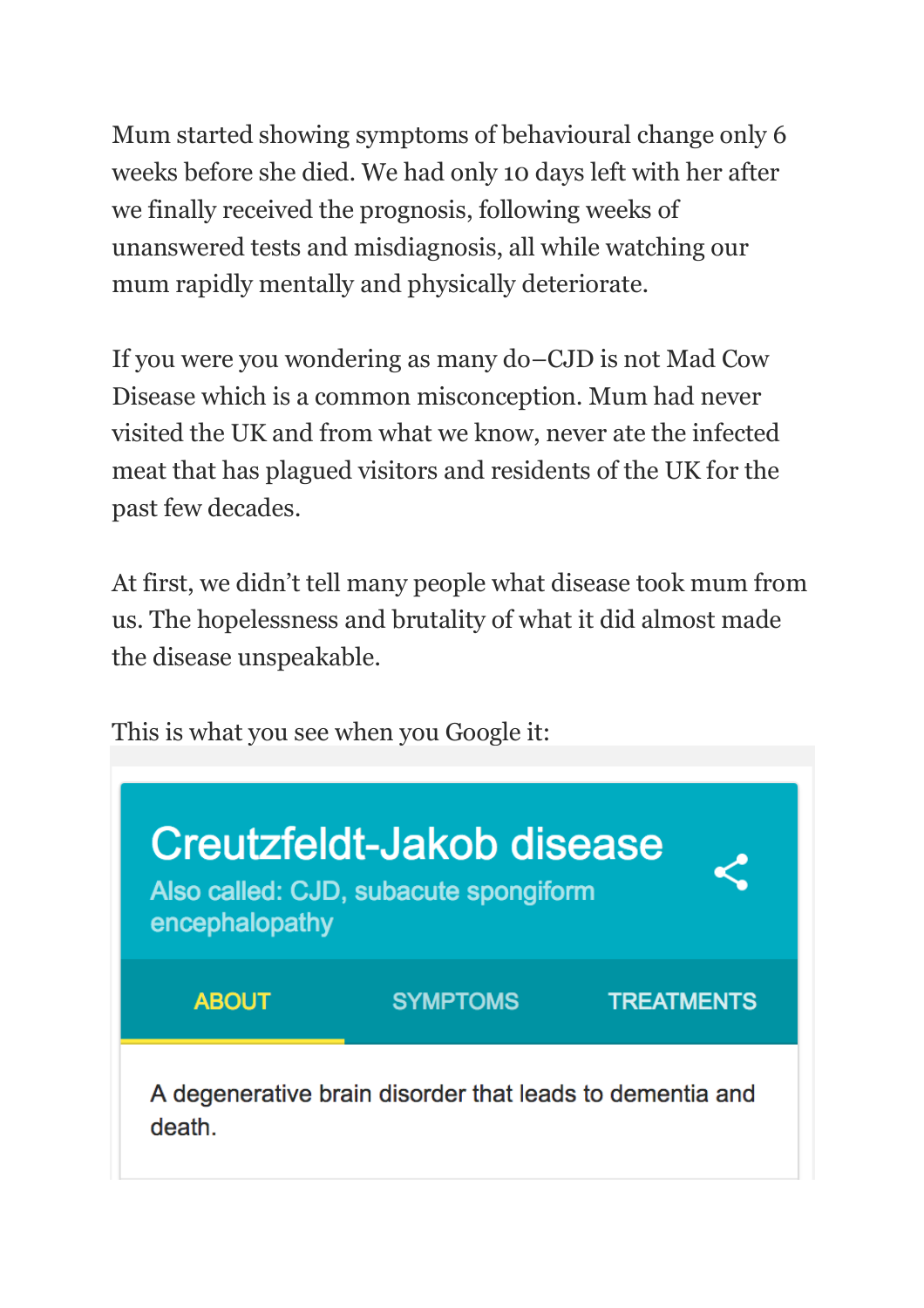Pretty brutal to read huh?

The dates of her fast decline are pretty much seared into my brain, every date and doctors meeting has replayed this year with the change of season from Autumn to Winter.

**At first, mum was misdiagnosed with MS** when she started to lose some mobility, she was experiencing tingling in the right side of her body and moments of blurriness in her eyes.

Our family friend Patrick Cronin was killed by a Coward Punch during this time. Pat's funeral was the first time we noticed that her emotional and logical reasoning was off.

Only two weeks after this, mum was unable to walk without assistance. Out of pure instinct, a nurse discovered that mum was actually experiencing epileptic **seizures** every few minutes, instead of the anxiety and MS that we thought it was.

Just a week later she was placed into an induced coma to test for an extreme form of epilepsy.

**5 days later, we received the news none of us will ever understand.**

**I was reading an article last week that said;**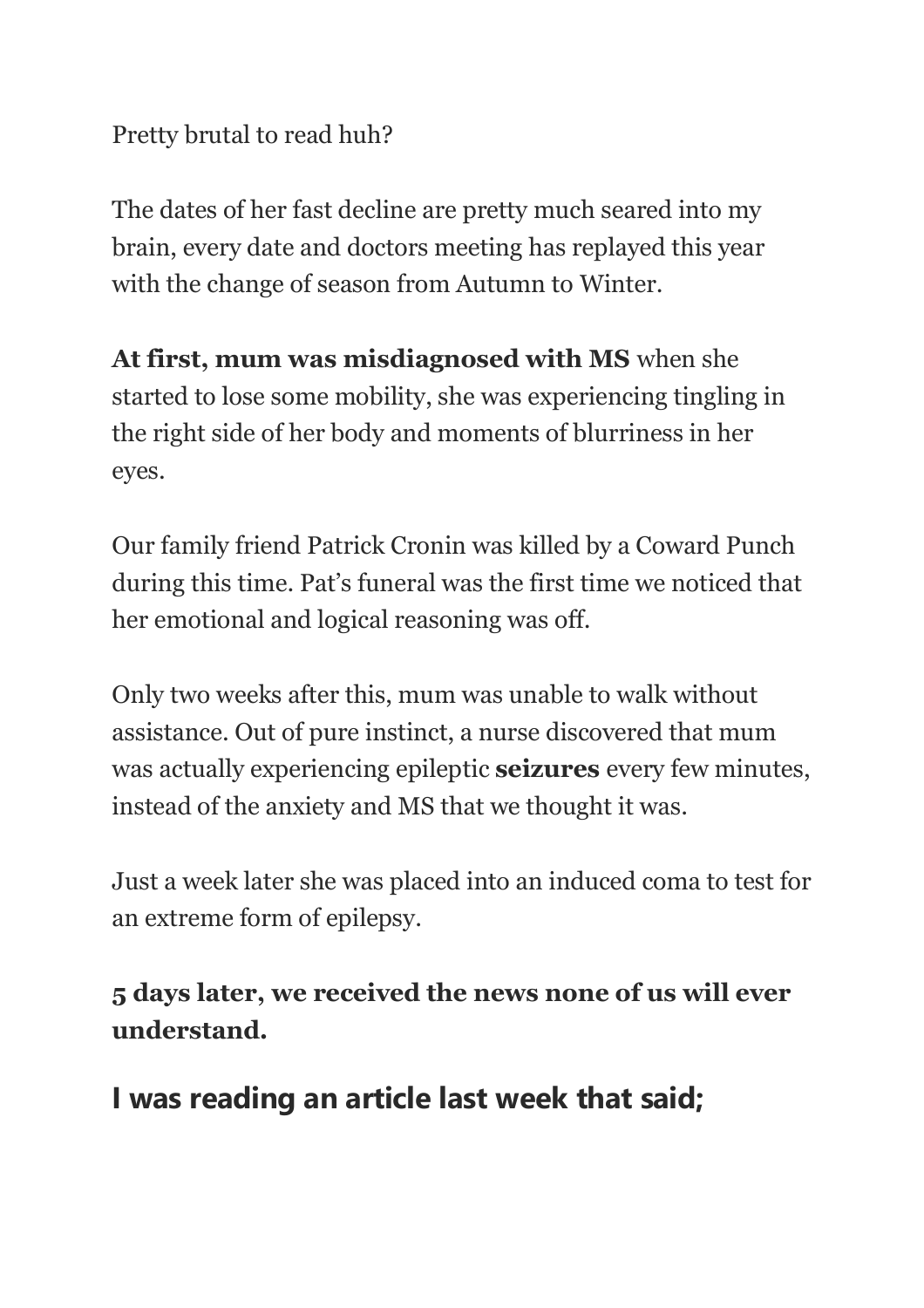*"It's not just loss that we feel when we have our mothers taken from us, the reality is far more violent. It is an un-mothering that feels raw and fundamental, a pain that reaches all the way down to your ligaments and bones. If you think about it, before we are born, we swirl in the cocoon of that space in our mothers' wombs. Our first firmament, literally, our first homes, the universe from whose substance we were formed."*

While I don't know and will never know why mum had to leave so early, what I have discovered, is that death is the only thing every living creature in this universe shares.

As a society, death is something we resist, repress and refuse to talk about.

However, I believe, that when you accept that death is inevitable, and somehow find beauty in it, I truly believe that your entire outlook on the world changes.

While the past year has been somewhat traumatic and challenging, my life has been filled with more love and gratitude than I've ever experienced in my 24 years of life. The world has never seemed more beautiful than it does today.

The support that my family has received over the past year is so *overwhelming* that I'm still left speechless just thinking about.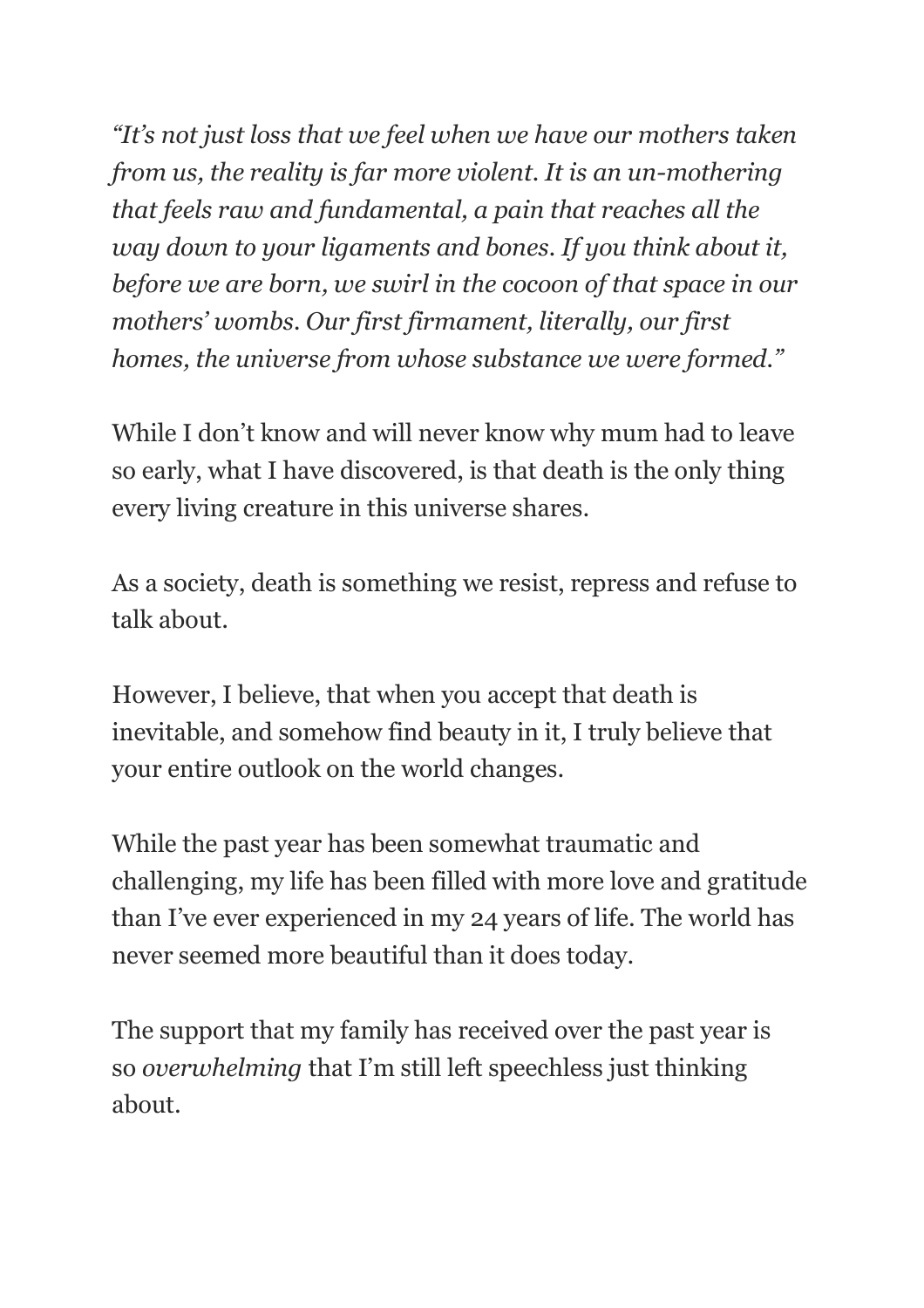It took me nearly 6 months to stand up in front of a group again without becoming overwhelmed and lost for words as I did the day of her funeral, looking up from my notes and seeing 700 people waiting for me to speak. I could feel the love they had for my mum, I could feel their pain and saw their offering unwavering support.

700 people there to say goodbye to my mum…

This was and will be the most humbling experience of my life.

All of us were asking the same question, and we still are today.

### *Why?*

I want to share with you some of my experiences over the past year today in the hope that when someone you know leaves, I guarantee that you'll be sad**, but you will find ways to be okay again.**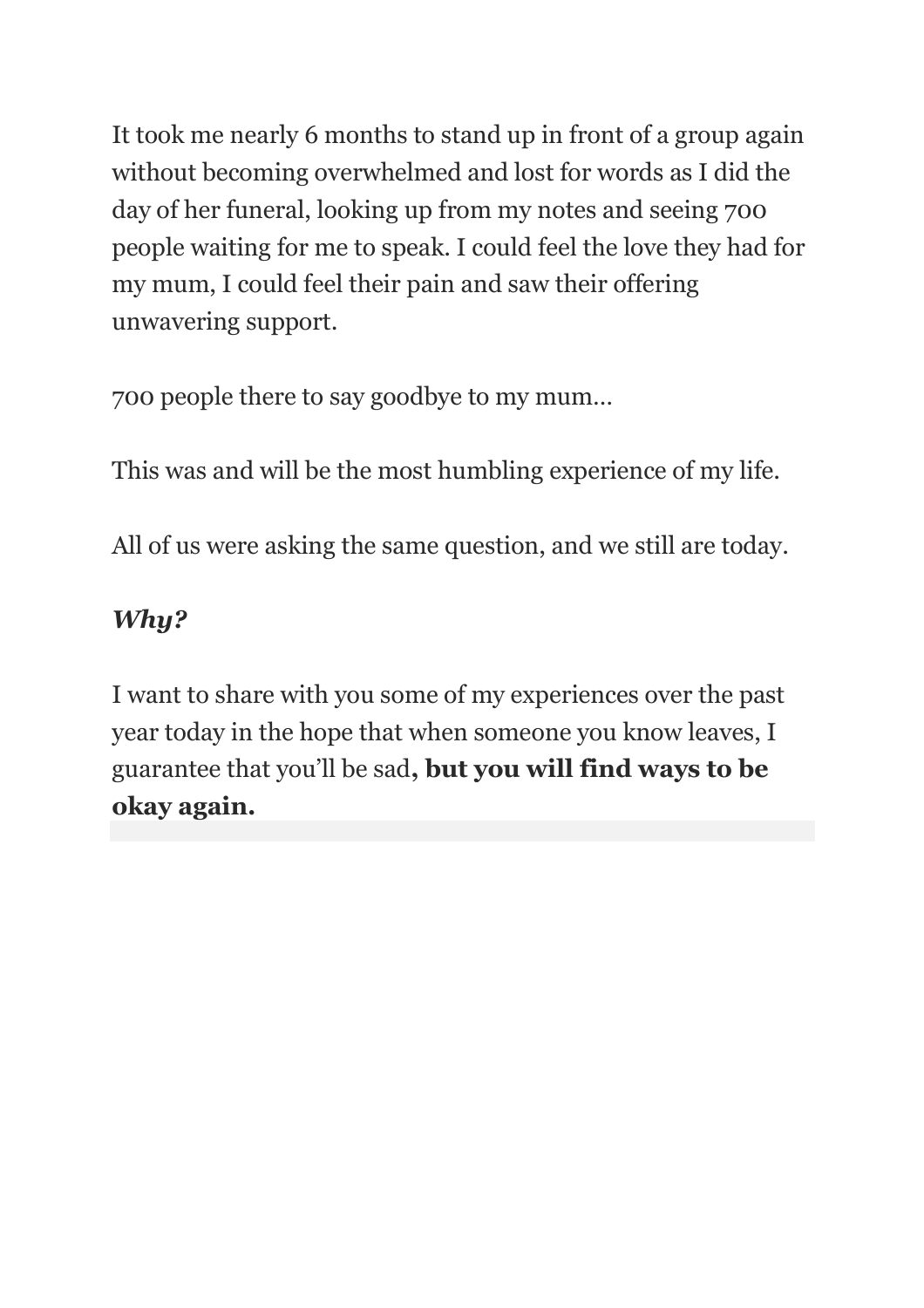

My beautiful mum

## **Rewriting your story**

*"We live in a culture where it has been rubbed into us in every conceivable way that to die is a terrible thing. And that is a tremendous disease from which our culture in particular suffers." — Alan Watts*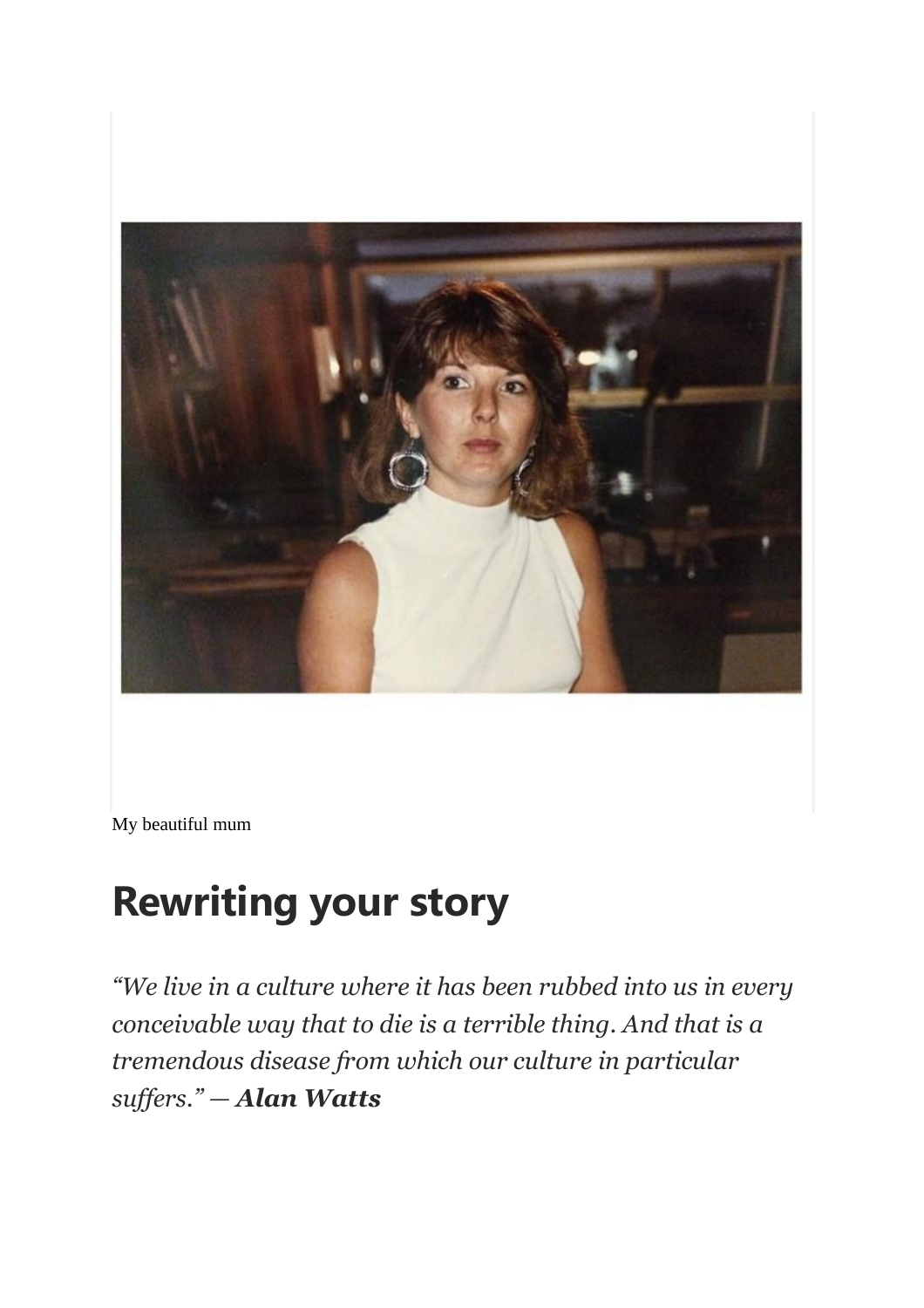In Western society, we're told at a young age that the success story of your life, should go something like this…

"Go to school, get a degree, find a job, fall in love, buy a house, marry the person you bought that house with, have kids, retire and finally travel. Don't worry about dying, you'll be so old and well-lived that you'll be happy to die."

And when this narrative doesn't play out, people don't know what to do.

They feel like a failure, they marry the wrong person out of fear, they work in jobs that are unfulfilling and leave them depleted of energy.

What we aren't told, is that Life never *ever* guaranteed us a future.

Our modern world and the media that determines what we should think about and care about has been designed to brainwash us and believe that we deserve certain things like good things don't happen to bad people, etc.

And we just accept this as "*how life should be."*

### **Accepting how society tells us to live is far from truly living.**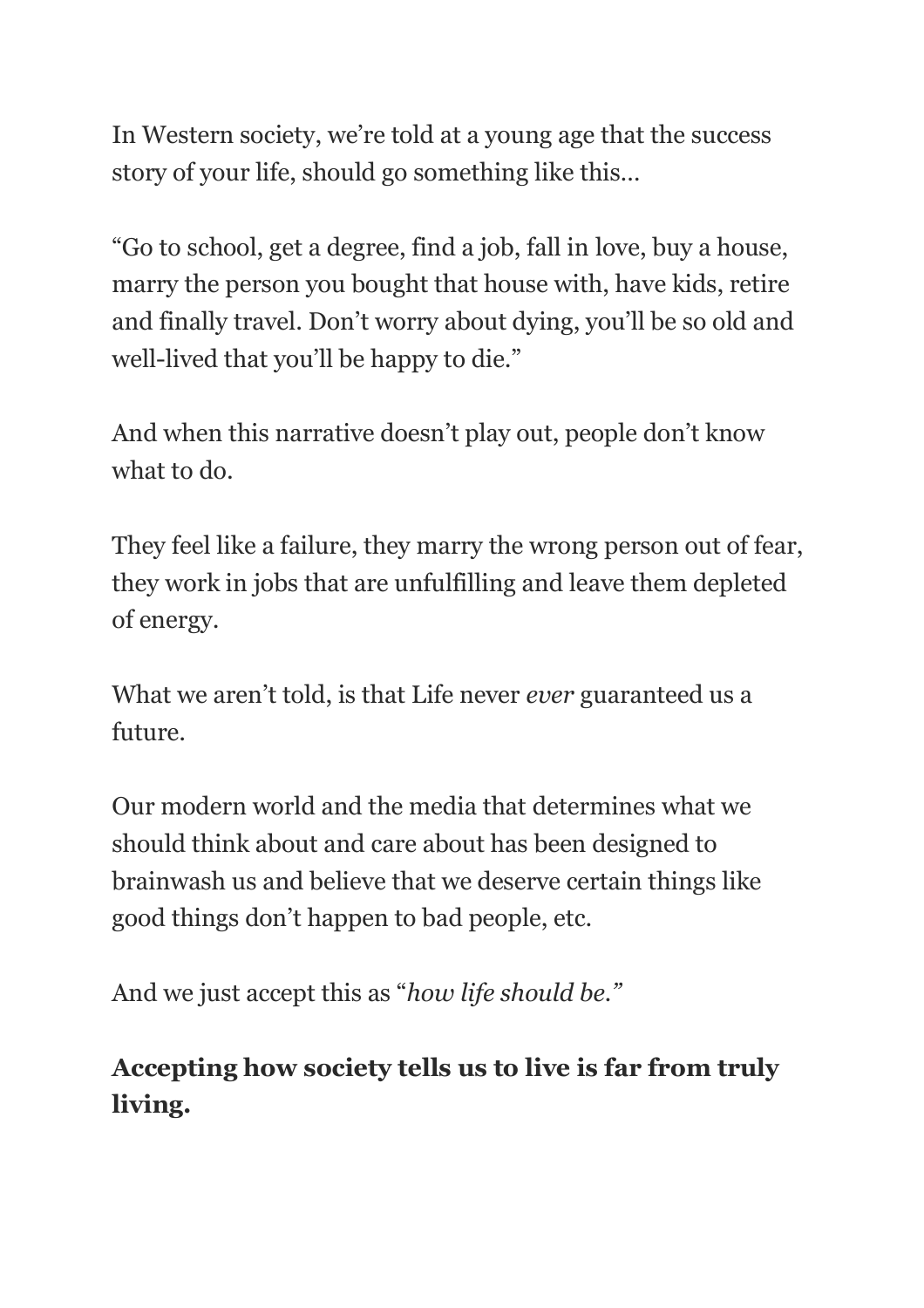And the result of this is most of us just 'cope' through life, making ends meet.

But for us to truly live, we need to figure out a way to thrive, rather than simply *cope.*

The *first thing* that flashed through my mind when Dad called me to say the doctors were confirming the diagnosis of CJD was "Mum is never going to become a Grandmother."

That was part of 'our' narrative that mum and I had written together. Mum LOVED being a mum, she always told me it was her calling in life, and she was so great at it. She couldn't wait for the day to become a Grandmother and help me tackle parenthood.

My second thought was an image of me trying on a wedding dress and coming to terms with now knowing, "If I get married, I'll have no mum at my wedding."

My heart was breaking to pieces as I saw my life without mum flash before my eyes as I sunk into the concrete floor beneath me.

My third thought was guilt.

How could I feel like this when there are people in the world who experience death and pain every day? There are people who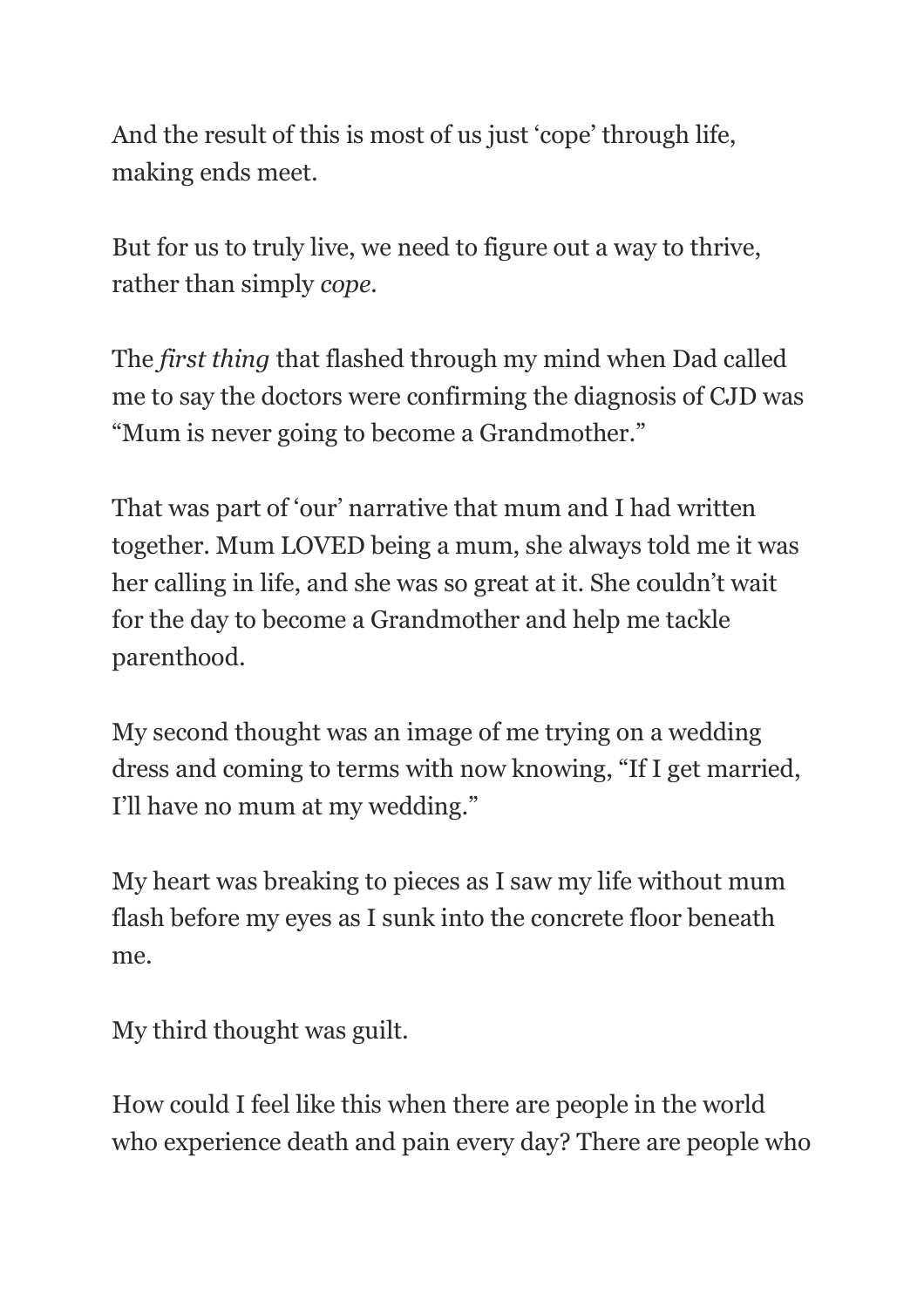live in war zones, are victims of sex trafficking, domestic violence, rap, poverty or even have no family at all?

No matter how bountiful your life is, how lucky you are to live in a first world country, to have food on the table, to have an amazing job and great support–losing someone doesn't hurt any less. And beating yourself up with guilt for feeling like shit about it also doesn't help.

At one point, it was really painful to think about my future. It took me a number of weeks to think of any day beyond the present–which I learned is actually a smart thing to do.

You don't have to force yourself to do or think anything during this period.

What I eventually had to do to work through, and what my psychotherapist helped me do, was to **rebuild the foundations of my life story without a mother.**

I had to. That was reality. I couldn't live in a bubble of today forever or I'd never get out of bed.

When I finally let myself see my world and my future without my mum standing next to me, it was like seeing the world new again.

A clean slate.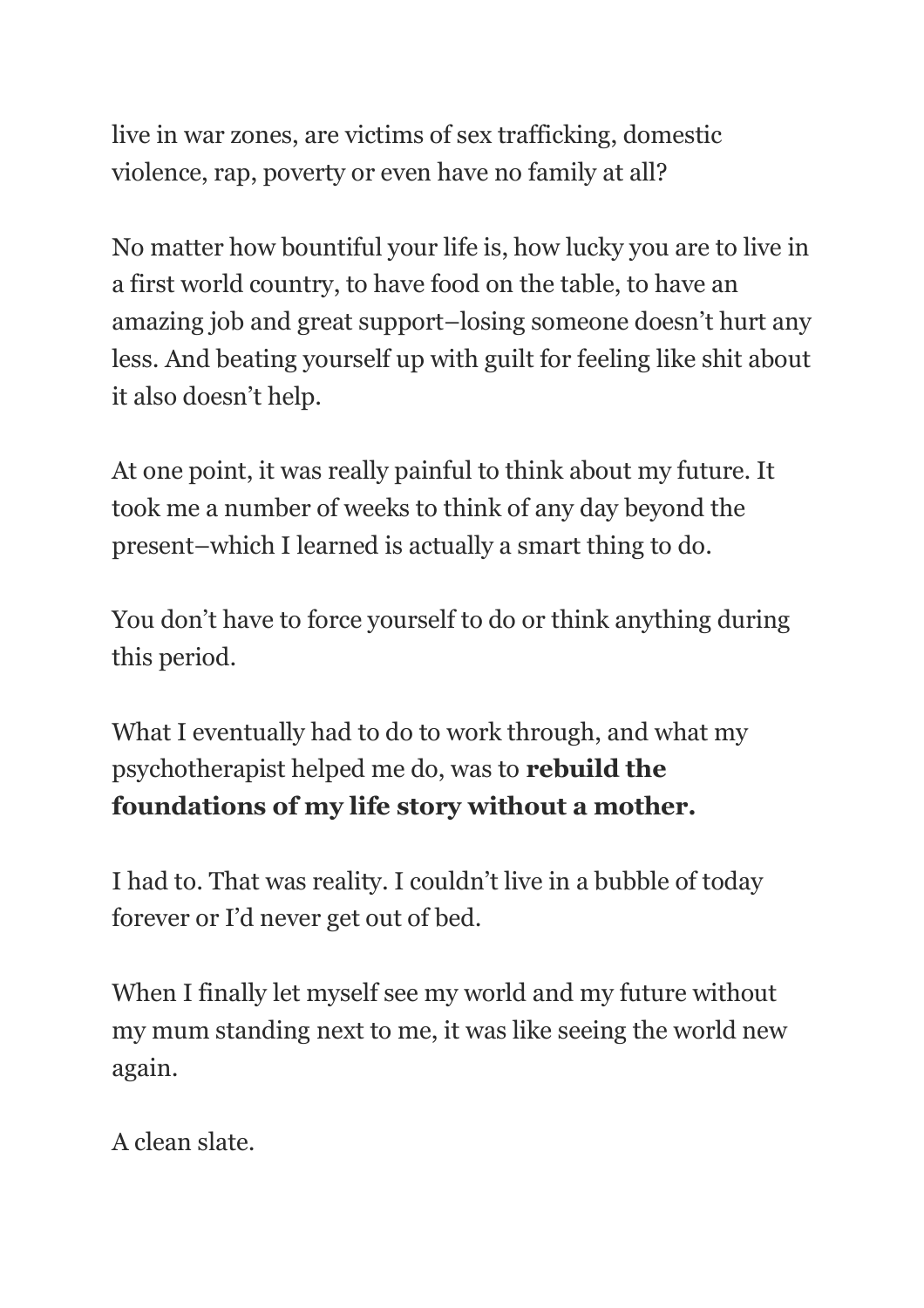And I could map-out *whatever* I wanted for myself that made me feel LIBERATED! And safe again.

That's really all we do, isn't it? We tell ourselves stories that make us feel safe.

### *Dad, if you read this, part of my new story is that you'll be wearing a mother-of-the-bride dress at my wedding.*

Once you've learnt how to re-write your story, you'll soon realise you can pretty much do it any time you like, and I promise you'll feel stronger than you ever have before.

It's important to know that **we will never, ever understand why these things happen.**

Why it had to be them, why now, why like that?

But we can find growth.

# **The Stages of Grief**

You know the stages of grief: First comes denial, then anger, bargaining, depression and finally acceptance.

Whilst psychologists have since discovered that this isn't linear, it's an extraordinarily narrow view of what it's like to grieve.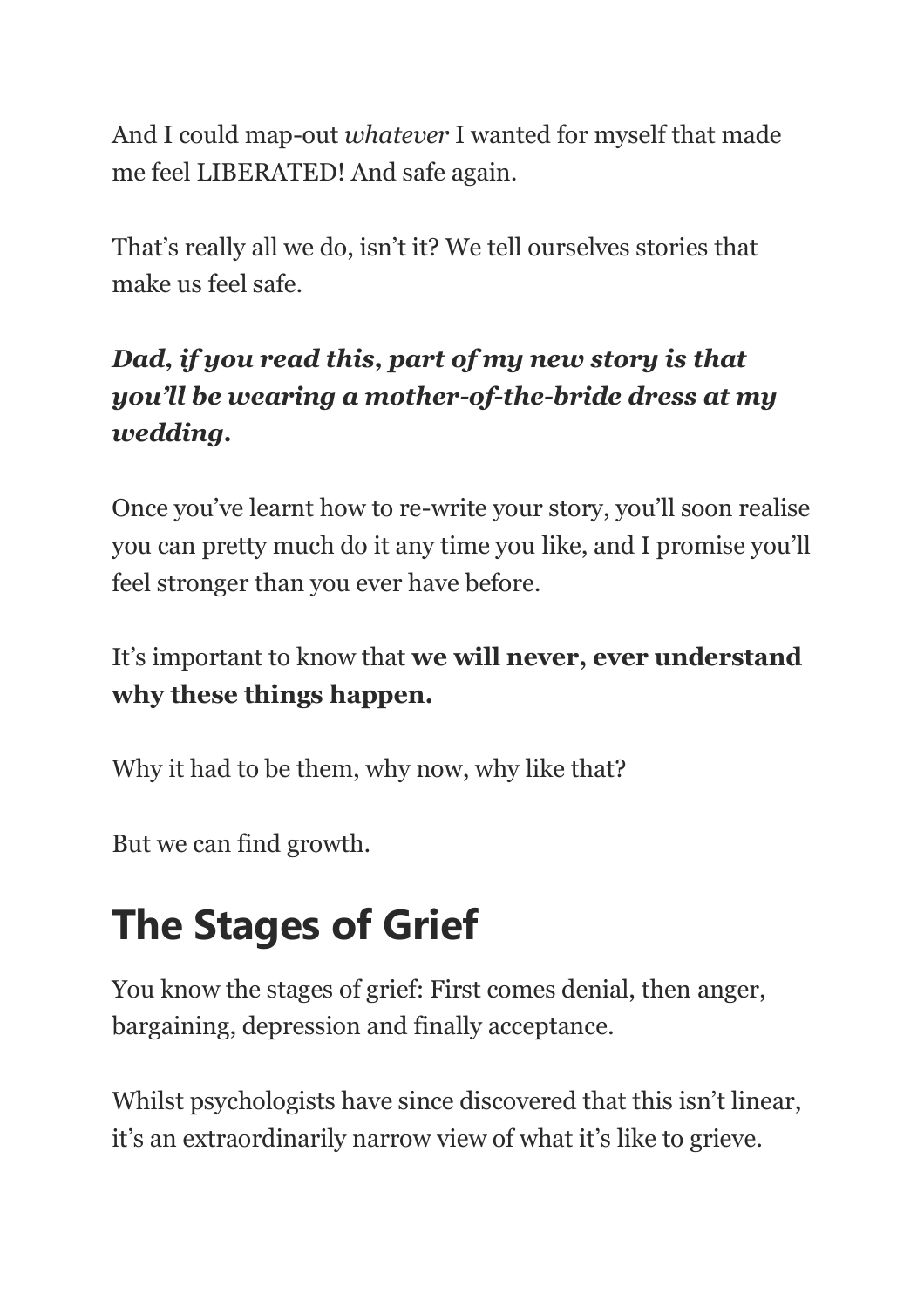For me, *acceptance* happened straight away. How could it not? We had zero hope, no treatment, no more tests, not one case of survival to give us even a glimmer of hope.

*Bargaining?* After seeing what the Cronin's went through, losing their youngest son Pat to a cowardly punch at a pub brawl with no time to say goodbye just weeks before, I was so grateful and felt blessed that we had time with mum.

*Grief?* duh… I had a counsellor officially diagnose me with 'Grief Disorder' and suggested I be monitored for suicide a week after mum's funeral.

I was horrified that someone whose job it was to help people process grief would think it appropriate to 'diagnose' someone with a disorder… I laughed at this response and never went back.

I found a 'holistic' therapist instead who understood that I didn't need a label, I needed someone to help my subconscious process the trauma that this experience had put me through.

My body ached, I needed about 15 hours sleep a night and any physical exercise left me exhausted.

They tell you to be kind to yourself, so I made sure I gave myself that sleep and didn't go to work if I didn't feel like getting out of my pyjamas.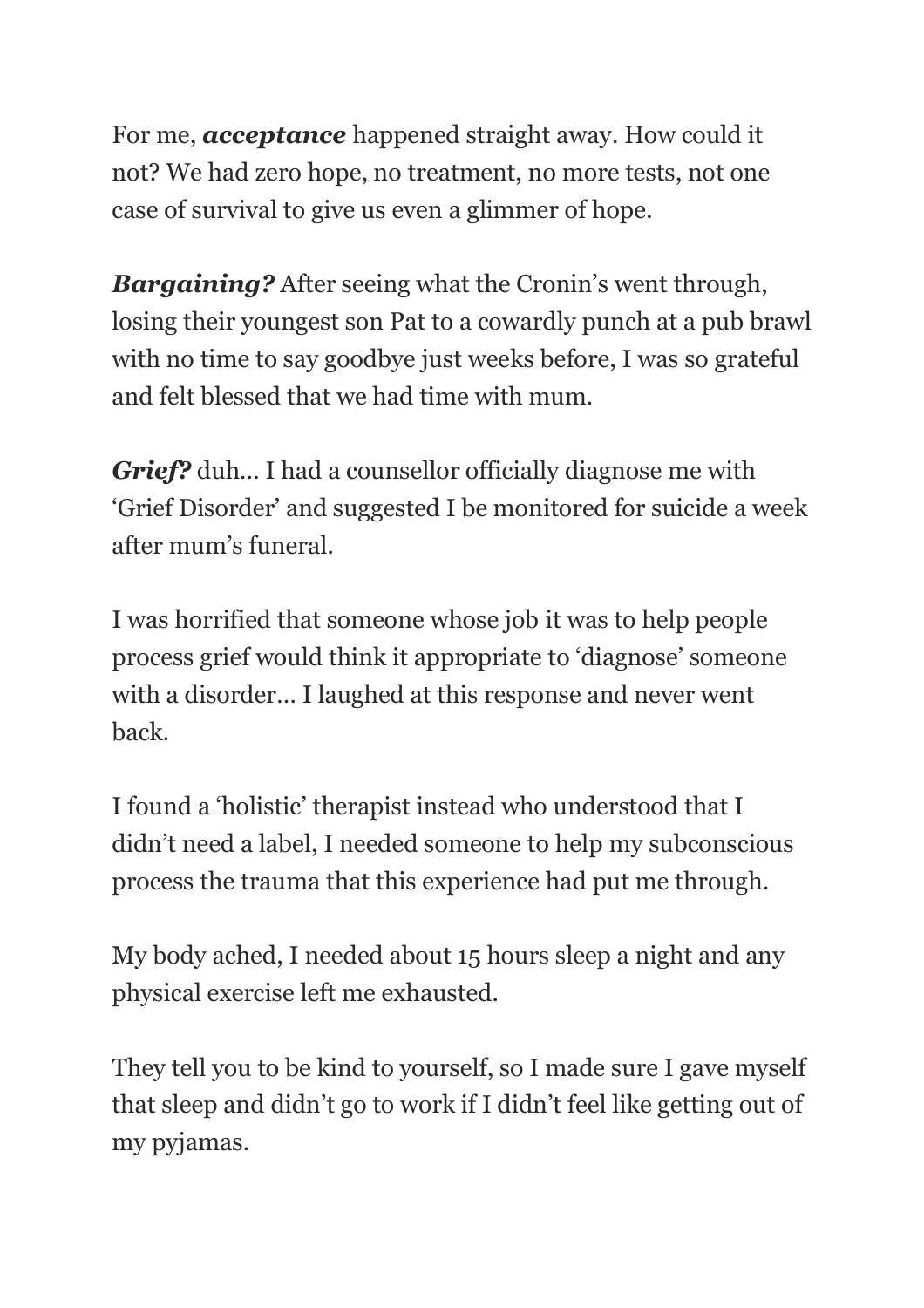I was lucky I could work from home.

 $\displaystyle\mathop{\hbox{\rm W}}\nolimits$  hile I experienced about 15 different emotions every 5 minutes, the one that affected me the most was **fear.**

For weeks and weeks, I dreamt about my friends dying, tragically and graphically. Some of them were like Game of Thrones meets my real life… Not a joke.

I was always worried about Dad, Brige and James.

Was James going to get in a car accident?

Was Brige going to accidentally poison herself at work?

Dad has a sore stomach, does he have cancer?

It was constant, consuming and terrifying. I'd never really experienced anxiety before and it took me a lot of meditation and writing to move past it and take my confidence back.

*My* **mantra became,** *"Don't cry because it's over, smile because it happened."*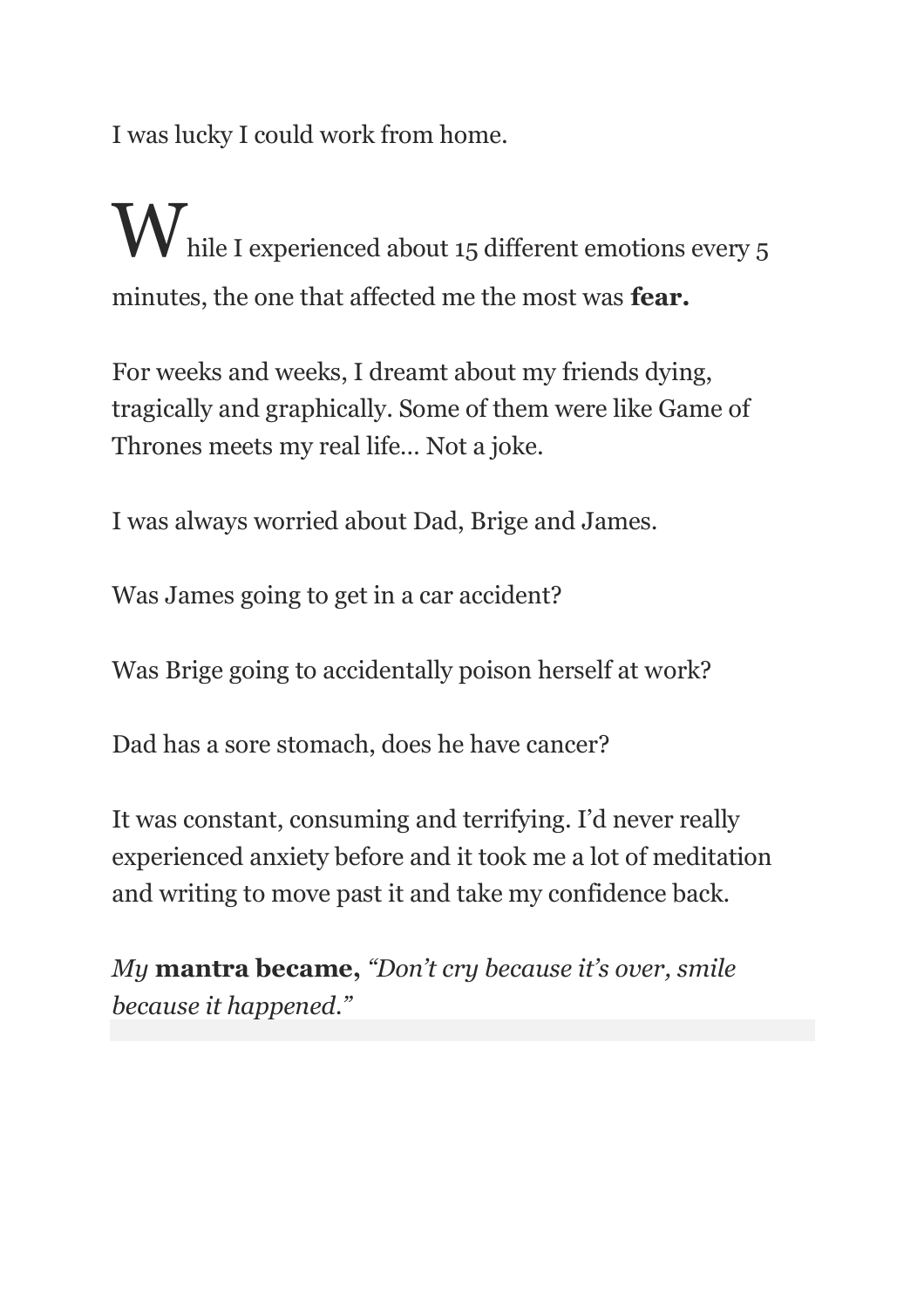

## **Post Traumatic Growth**

Psychologists have more recently been studying post-traumatic growth instead of the stages of grief.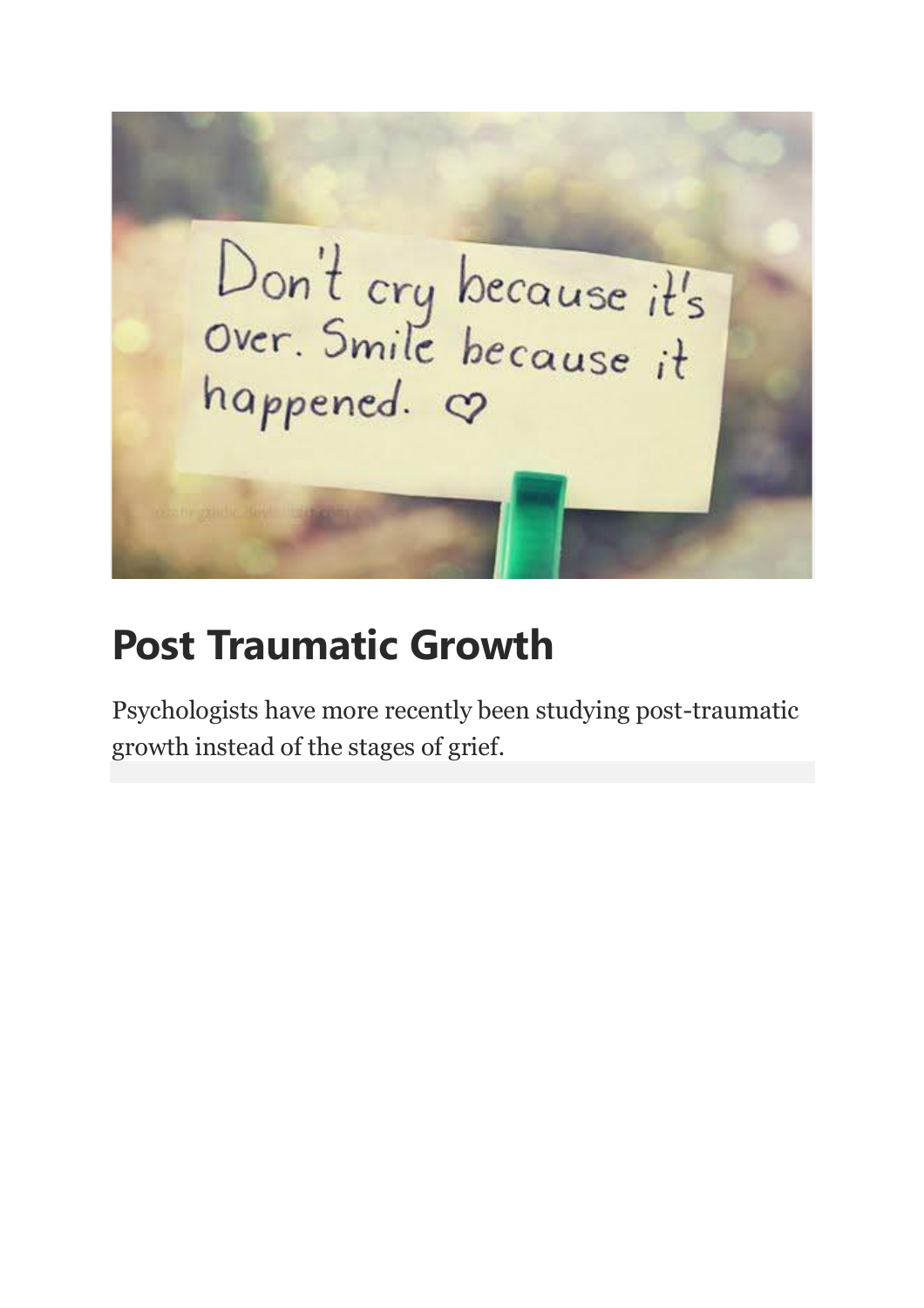

They're pretty straightforward so I won't explain it, but it's comforting to see those stages and say "You know what, I have grown. I appreciate life more today, I haven't gone backwards, I'm not broken."

The newly strengthened and deepened relationships formed with my family, close friends, family friends, mum's friends and even complete strangers is the most fulfilling thing to come out of this experience.

I rekindled old friendships that had gone off track and found so much gratitude in knowing that living in Australia made me one of the luckiest people in the world – especially because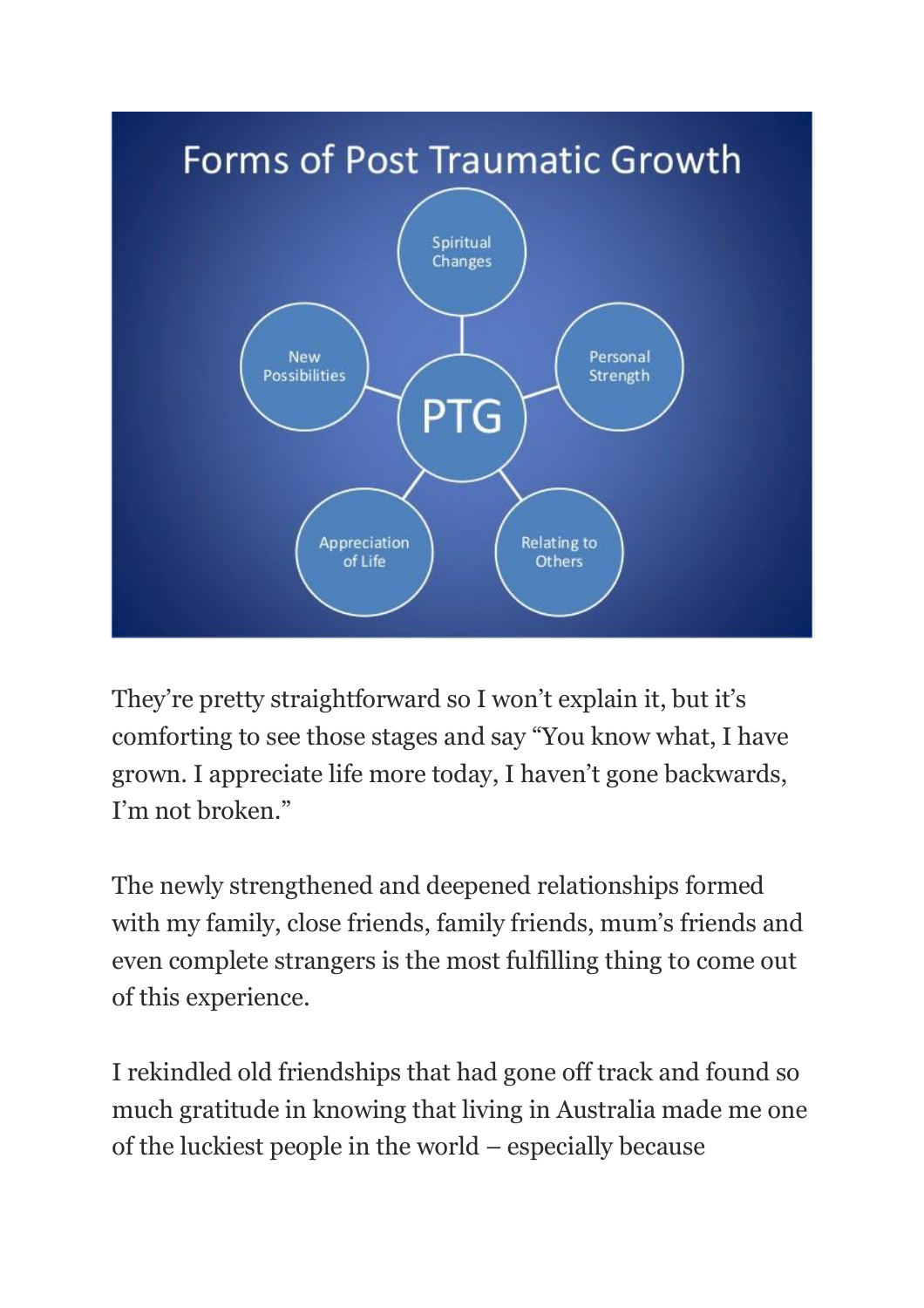following this was the election of Donald Trump… Talk about perspective.

# **Finding Your Resources**

As a logical and rational person, I compartmentalised my grief, if people cried when they spoke to me, I'd sometimes awkwardly laugh.

I felt like a burden and automatically comforted them. And this worked for me. I never judged myself for it, as weird as many people thought it was.

I don't think my friends saw me cry except for at mums funeral. At first, I thought something was wrong with me because my dad and sister would cry at the drop of a hat.

But while I didn't cry in public, what I did know is that **I** *had to cry.*

I set myself times, almost in my calendar, to let go and I made sure I cried and became consumed by whatever I was feeling in my body so that I could begin healing.

I was reading Sheryl Sandberg's new book Option B the other week and she spoke about the concept of the 'button.'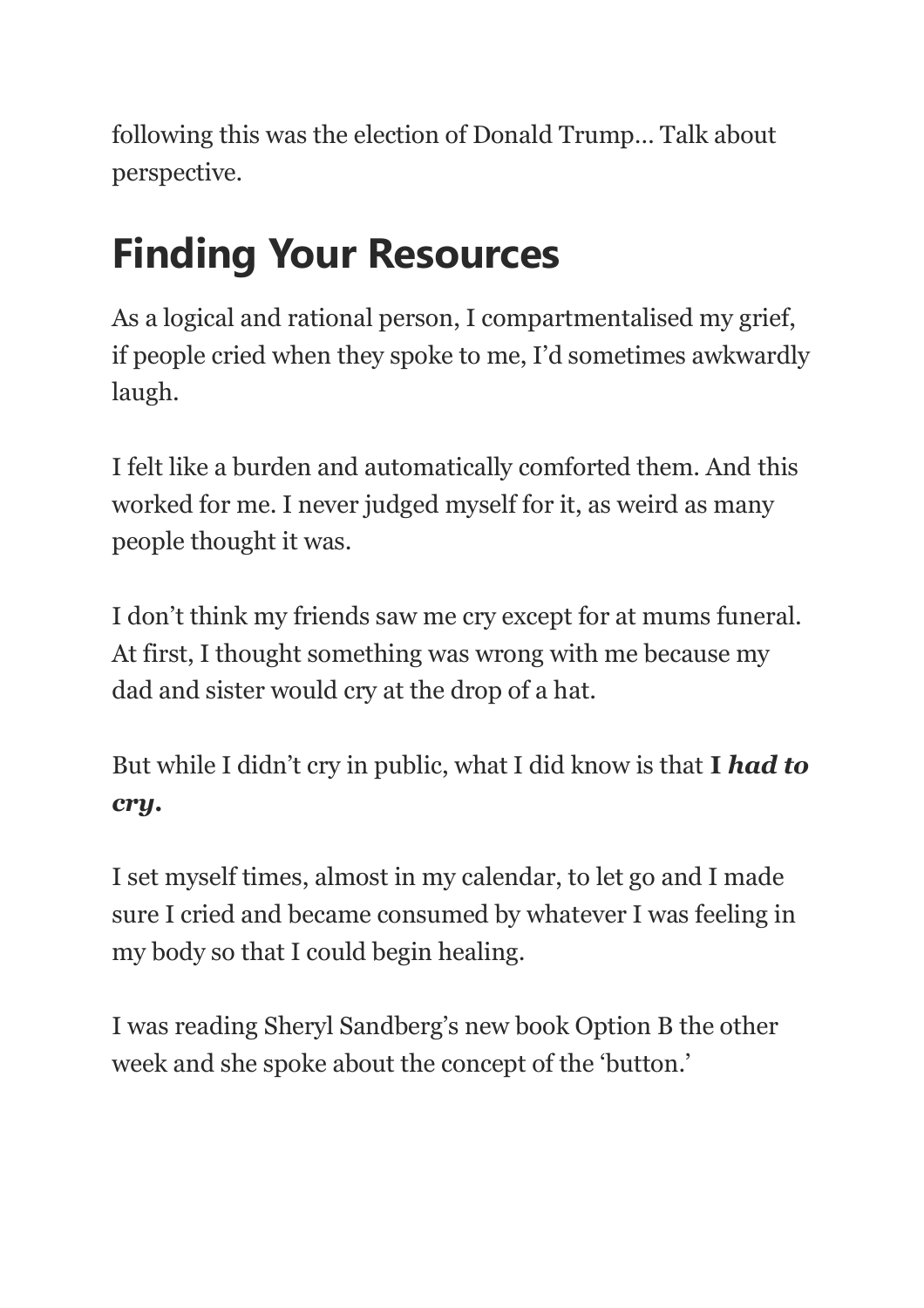A psychology study put people in a high-stress environment which including a heated room with loud noises and sounds and were then told to pass a test.

Over 90% of the participants left the room in frustration, some cried and majority of them failed the test.

All participants ended up experiencing physiological fight-orflight responses, leaving them with high-levels of cortisol in their bodies.

The second group were put in the same high-levels environment, challenged to pass the test.

This this time they were given a button to press an 'opt out' if they couldn't handle the high-stress environment.

**The people with the button all passed the test,** and were seen to have significantly less levels of cortisol. They were able to handle the stress.

They didn't need to press the button, but knew that button would be there to keep them safe if it became too much.

*All of my friends, you were my buttons.*

— — —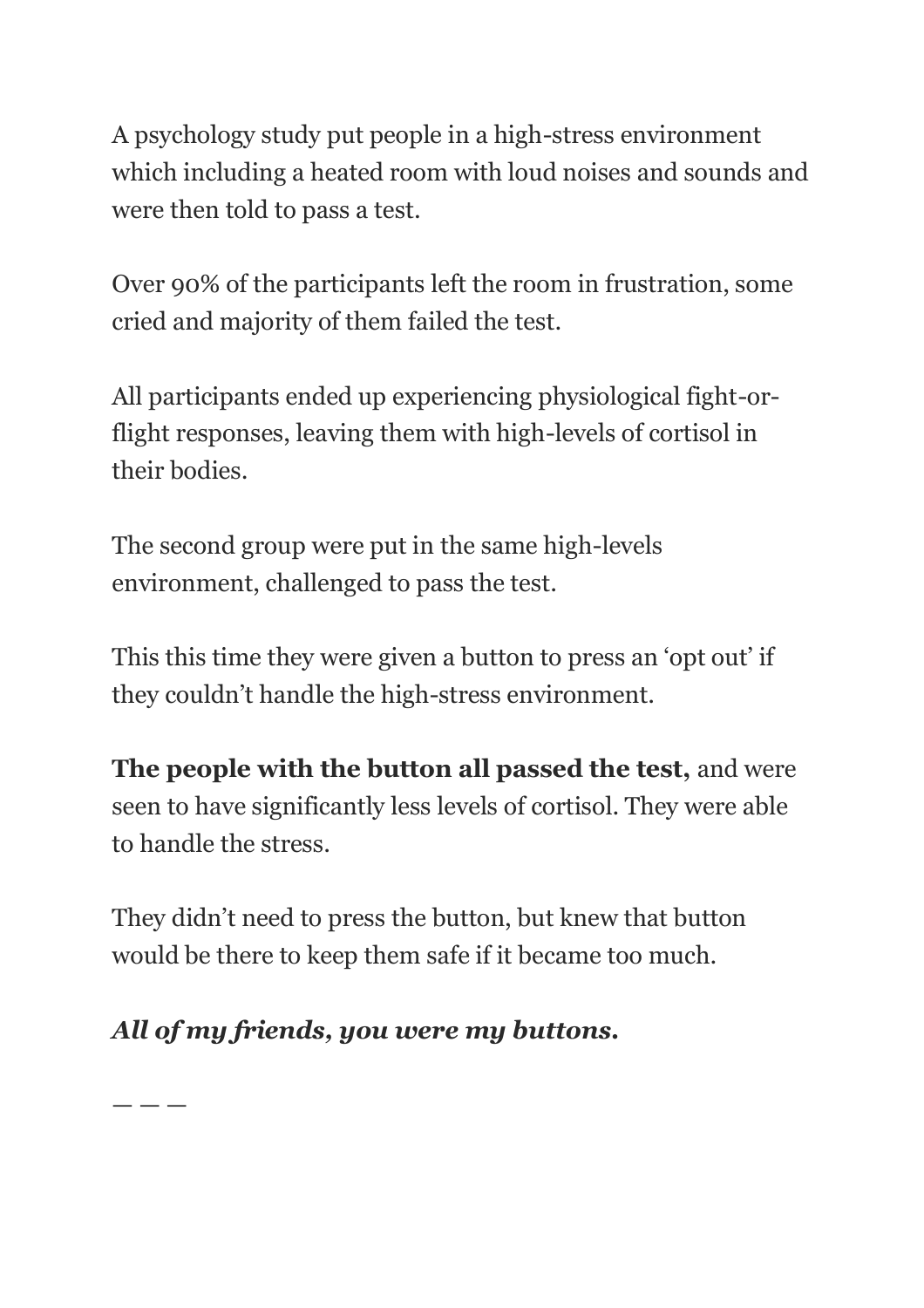Tapping into my instinct, I knew that if I were going to process this traumatic experience properly and come out the other side stronger, I needed professionals.

So I made a list of all the help I needed to make it through, as I knew I couldn't do it alone. I thought, fuck it, I'll find people whose *job* it was to help me.

I found a psychotherapist, a spiritual mentor, a personal trainer, a great Chinese massage place for \$1 a minute on Swan St, and my work at the same time also gave me a business mentor.

Someone also told me, "If people offer to help you, just say yes, it's more for them to feel like they can do something to help as people feel helpless."

So I said to yes the angels who wanted to cook us dinner, clean our house or buy us groceries. It was overwhelming and I'm so stoked we said yes because coming home to a home cooked meal without having to actually cook it every night after work was bliss.

All I had to do was buy the bottles of wine.

Between wines, I then consumed book after video after blog, covering Hinduism, the afterlife, the Eastern vs Western views of death, Chinese energy to learn how to conserve and tap into mine, books on psychology, reading other people's stories, and the list went on.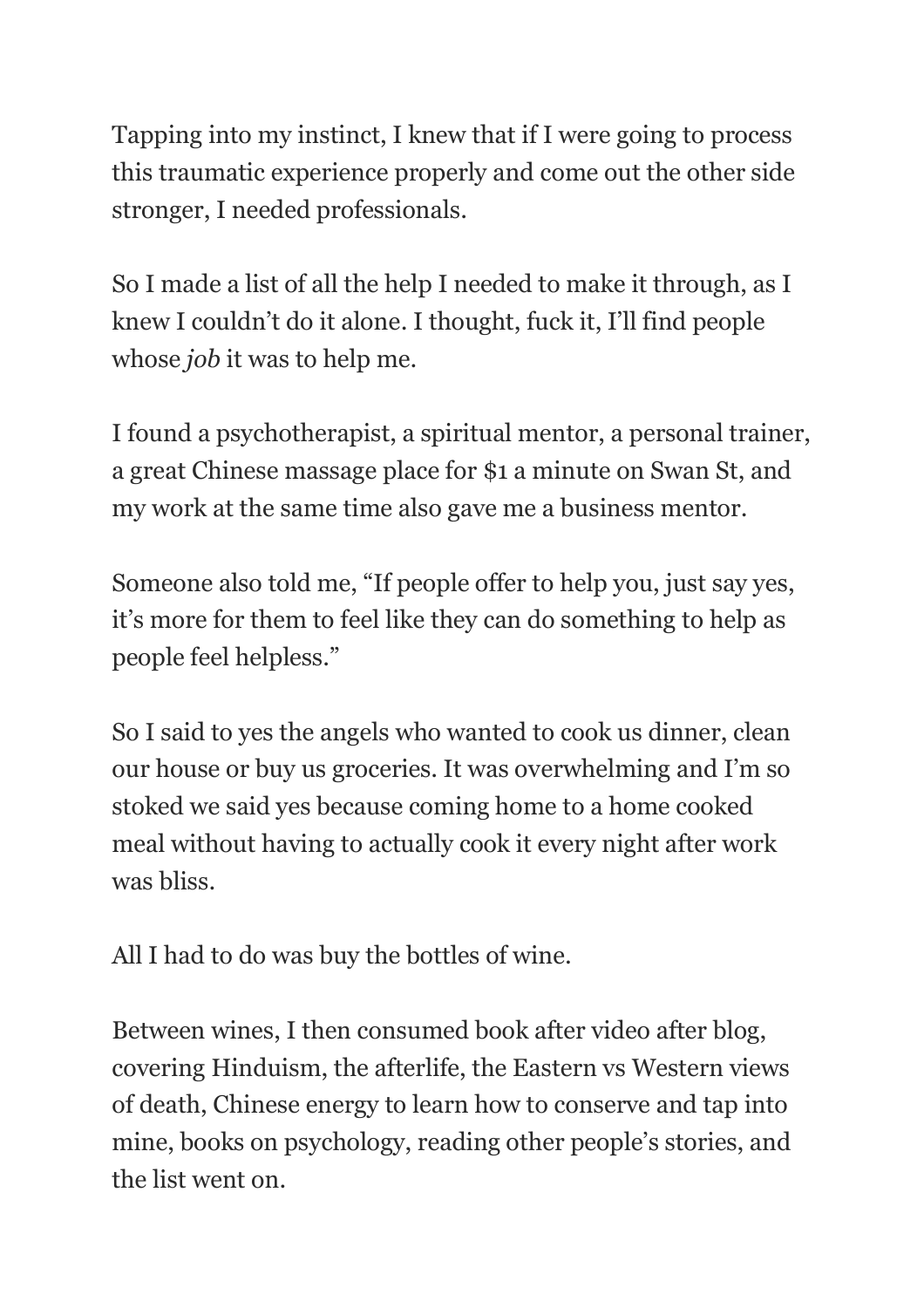Some turn to faith, spirituality or religion, I just tapped into as many resources as I could and took from it what felt right instinctively.

I knew logically that I should listen to my gut and learn everything I could as to come out of this and grow somehow, even if it was just growth in knowledge, so in every instance I did.

A few of my favourite books:

- 1. [The Tibetan Book of Living and Dying](https://www.amazon.com/Tibetan-Book-Living-Dying-International/dp/0062508342)
- 2. [The Power of Now](https://www.amazon.com/Power-Now-Guide-Spiritual-Enlightenment/dp/1577314808)  Eckhart Tolle
- 3. [Dying to be me](https://www.amazon.com/Dying-Be-Me-Journey-Healing/dp/1401937535)  Anita Moorjani
- 4. [The Perfect Day Plan](https://jostsauer.com/product/the-perfect-day-plan/)  Jost Sauer
- 5. Option B [Sheryl Sandberg](https://optionb.org/)

I also watched some pretty crazy shit on [Gaia](https://www.gaia.com/), it's like Netflix but all the content is about spirituality.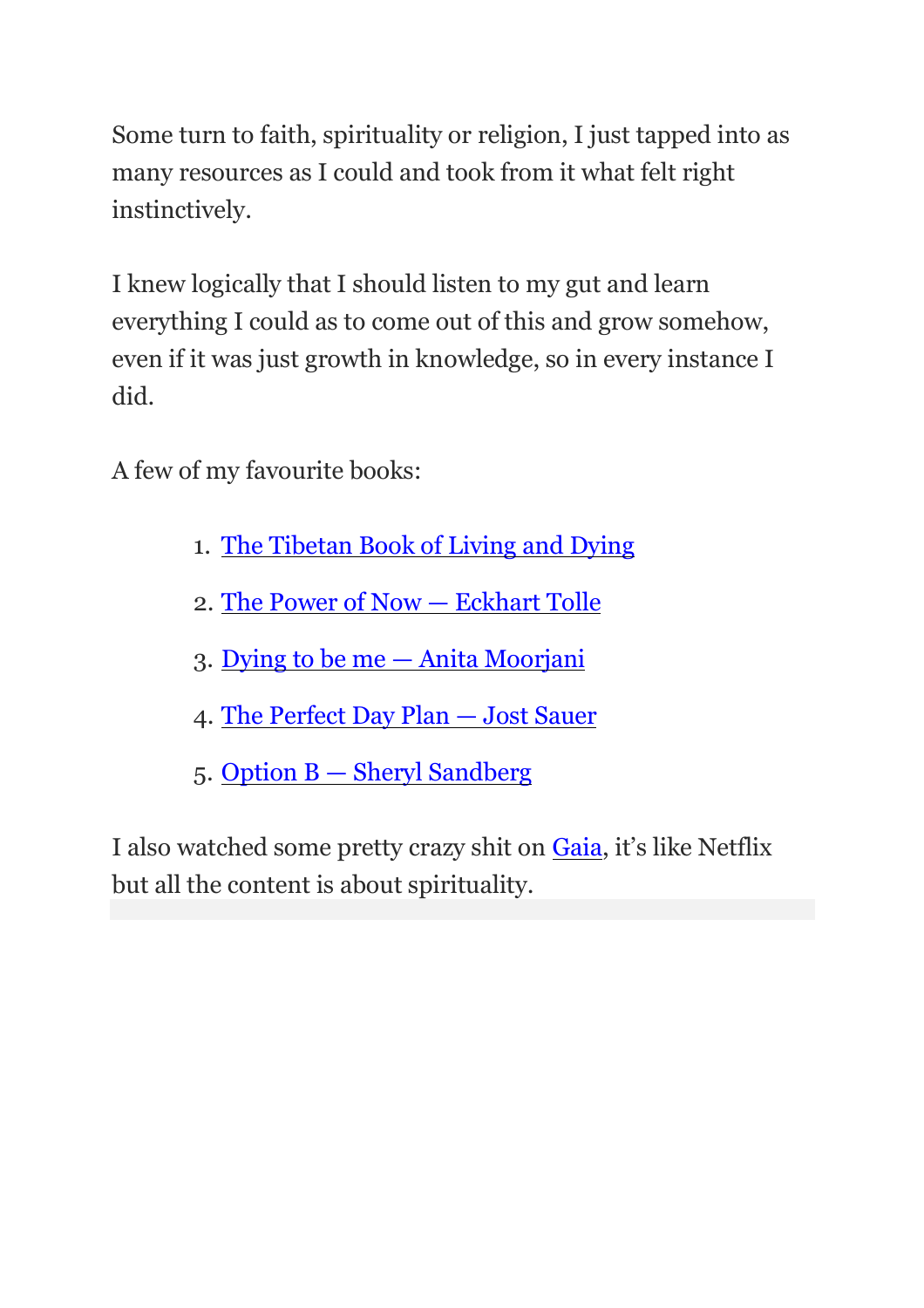

## **Culture**

One of the most important things to do at any time, is to look at yourself from within, not the outside in. The outside in is when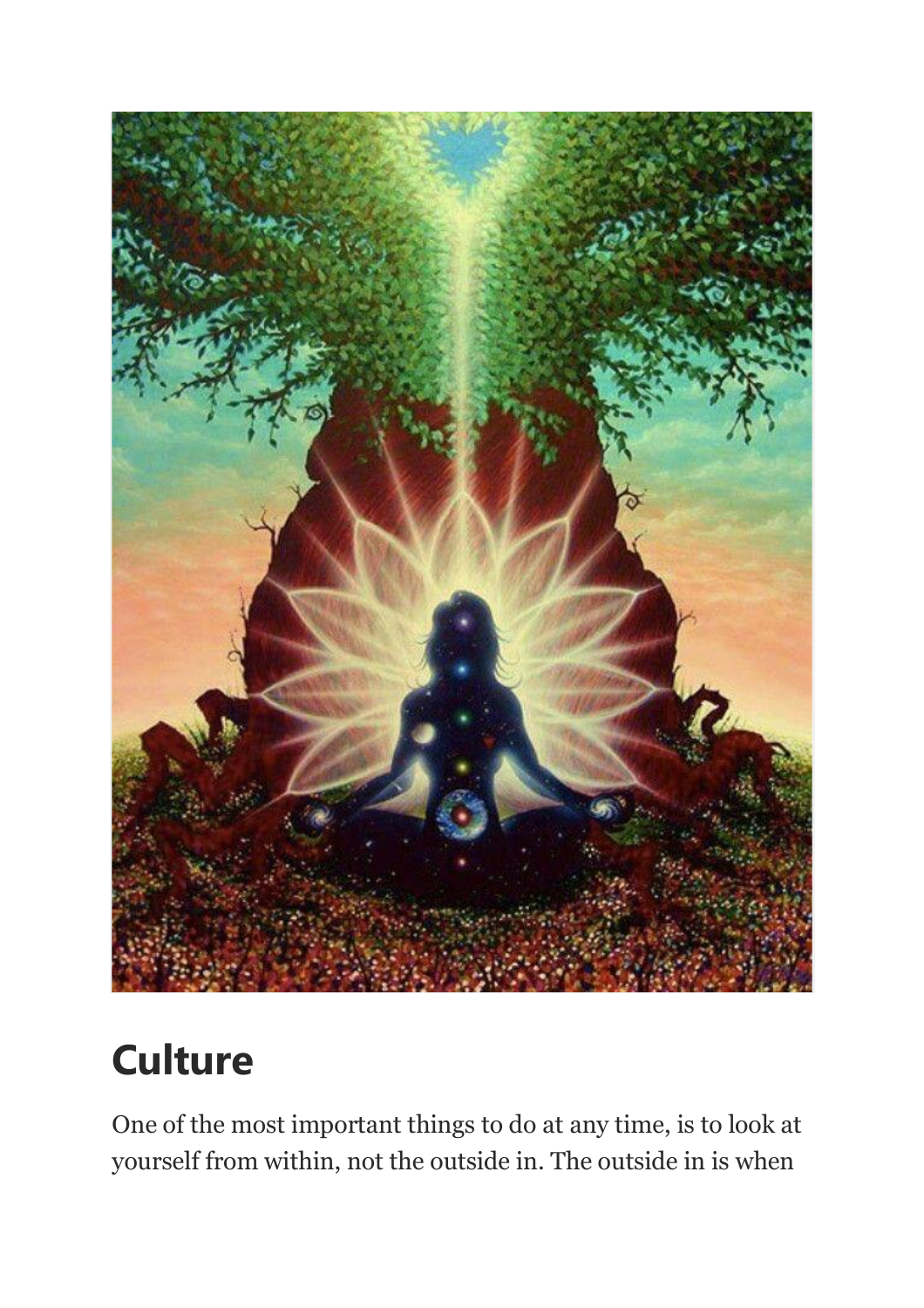anxiety will take over your body. That's when society will decide who you are.

I spent a lot of time terrified that my identity would become *"The girl with the dead mum."*

After all, I was brought up on movies and TV shows about people's entire lives being shaped by their dead parents.

Harry Potter, the Vampire Diaries, Cinderella, Beauty and the Beast, The Lion King, Snow White etc. Plus a whole lot of other cool stuff I watched…

I was always thinking, should I be crying at work so people know I'm sad? That's what they do in the movies? Do I collapse on the dance floor at my birthday as I realise I shouldn't deserve happiness ever again?

When does the plot kick in when I get to become a princess as the trade-off for losing my mother at 23?

*Am I actually a wizard?*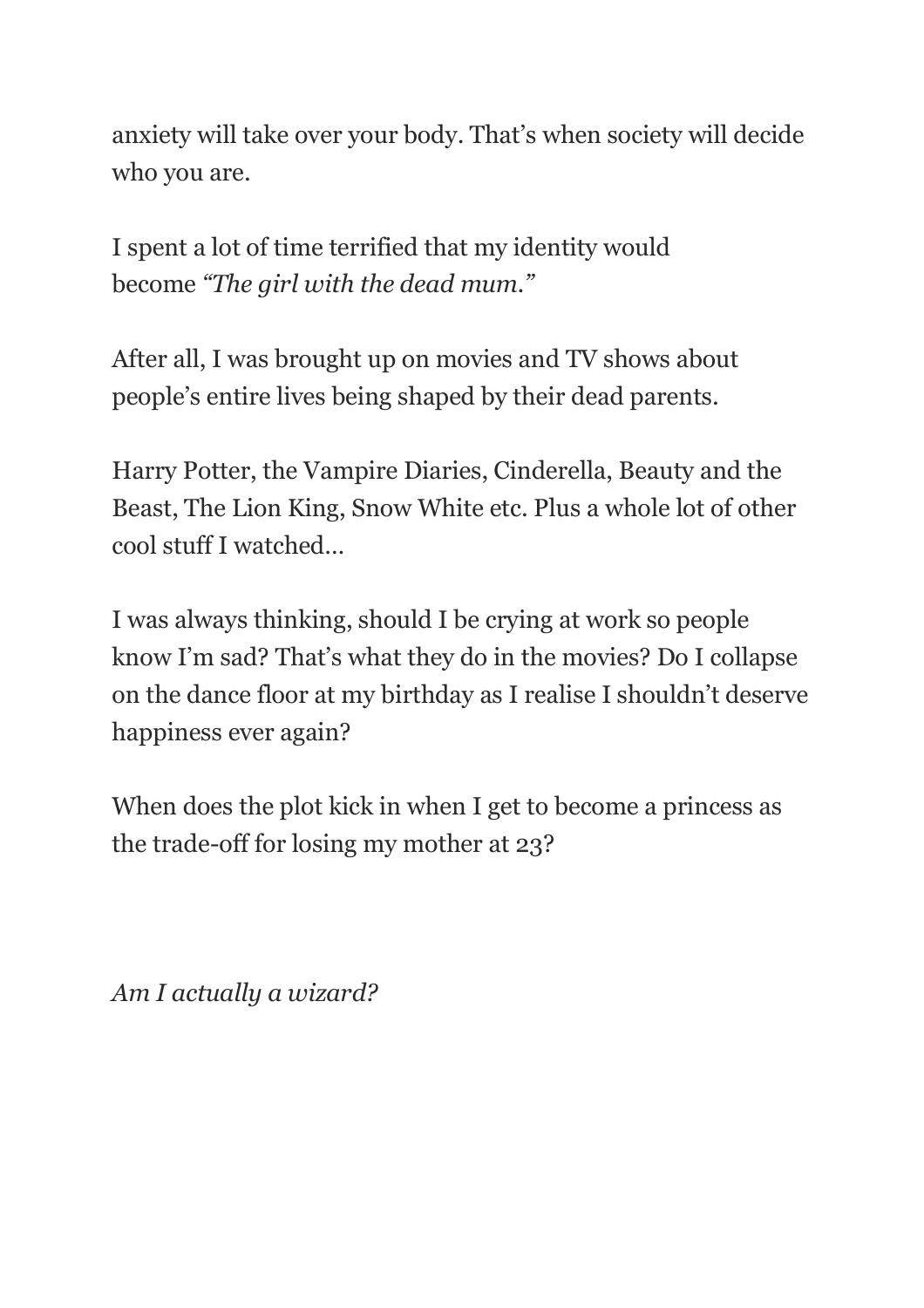

As dad kept saying, turn to page 25 of the manual for what to do when you lose your wife….

#### *It's blank*.

You honestly just have to make it up, listen to your instincts and remember that life is fleeting and whatever comes next is unknown. Don't waste it feeling sorry for yourself and butthurt that it was you and not that mean person over there.

# **Happiness**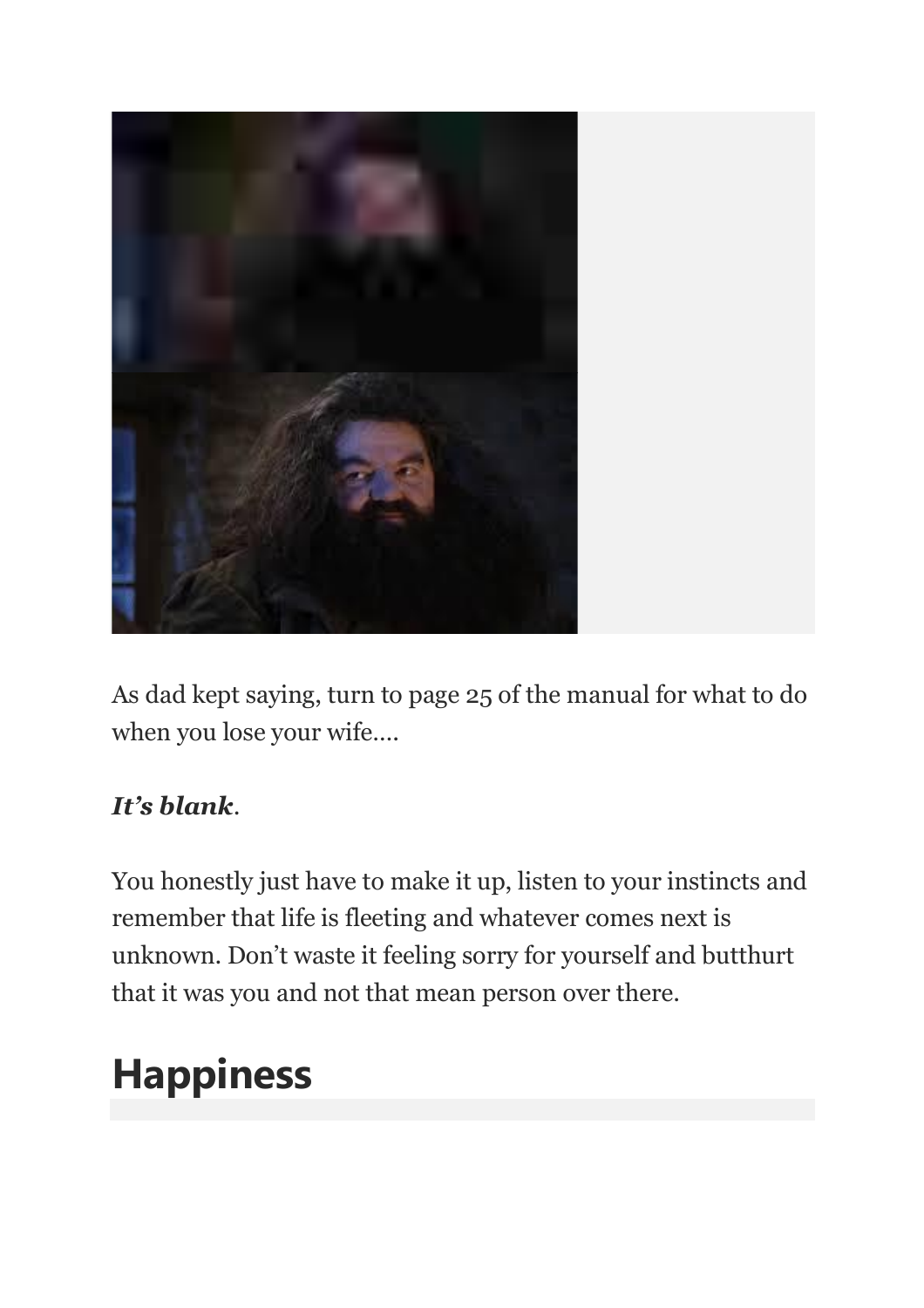

I read this quote about 4 years:

*"In every situation, you choose how you perceive and then react to any situation."*

It changed my life.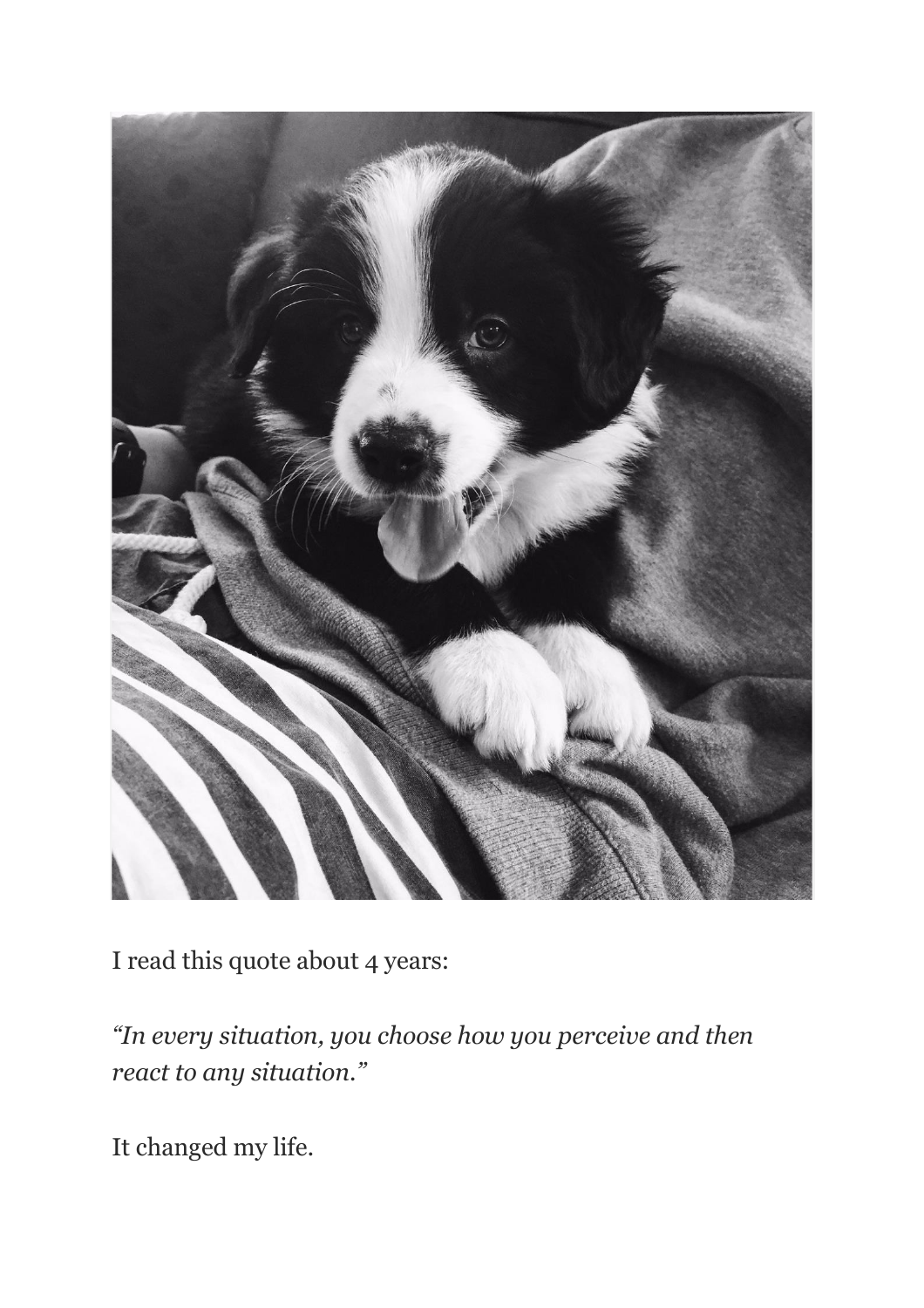The one thing our family never denied ourselves was to choose joy.

Music is on in our house every day, it was on the day mum died, and the day after, and the day after that. If our favourite songs came on the radio, that music was turned up. We never denied ourselves happiness.

We could've chosen despair, anger, fury, hatred and denied our own smiles, but we chose to lean into the sadness and find joy every day.

Mum's diagnosis was the most hopeless feeling.

You hear stories about Stage 4 Cancer sufferers finding the strength to heal to remission and people learning to walk again after severing their spinal cord.

But it's not all too often you get a "There's absolutely nothing we can do and there isn't much time left."

We all made the decision to chose to find happiness and gratitude in each and every day and most of that came from being surrounded by some of the world's most incredible friends, unbelievably understanding and kind partners, and purpose-driven workplaces.

This is my story.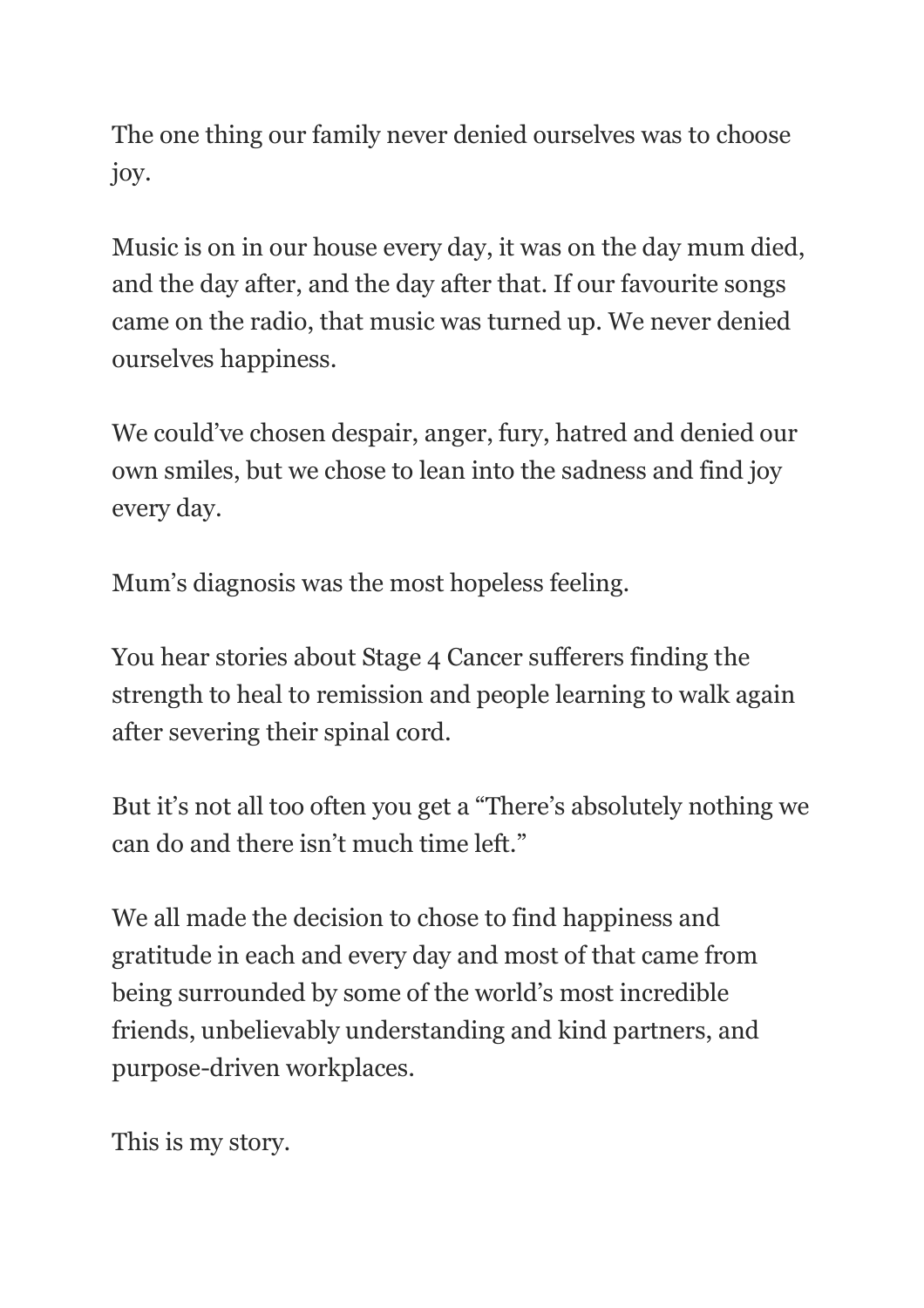My dad, brother and sister's stories I'm sure are very different as are all of those who have experienced losing a loved one to CJD.

I really appreciate that you've taken the time to read this, it felt good to put pen to paper.

If you'd like to know more about CJD head over to the [CJD](https://www.cjdsupport.org.au/)  [Support Network.](https://www.cjdsupport.org.au/)

Unfortunately, this disease is so rare it doesn't really see any government funding.

One last thing, I highly recommend getting a puppy when you're sad.

Thanks again,

Kate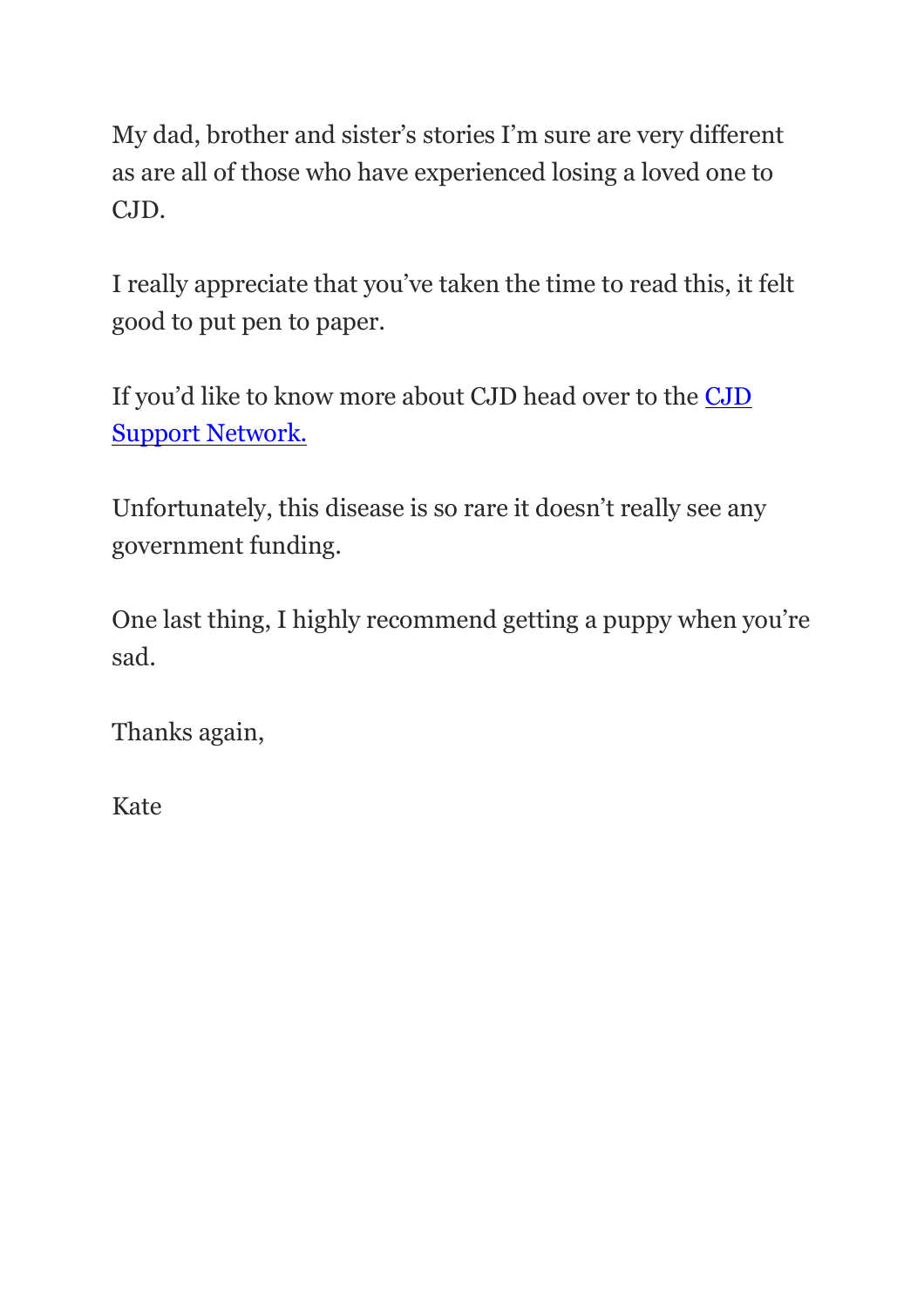